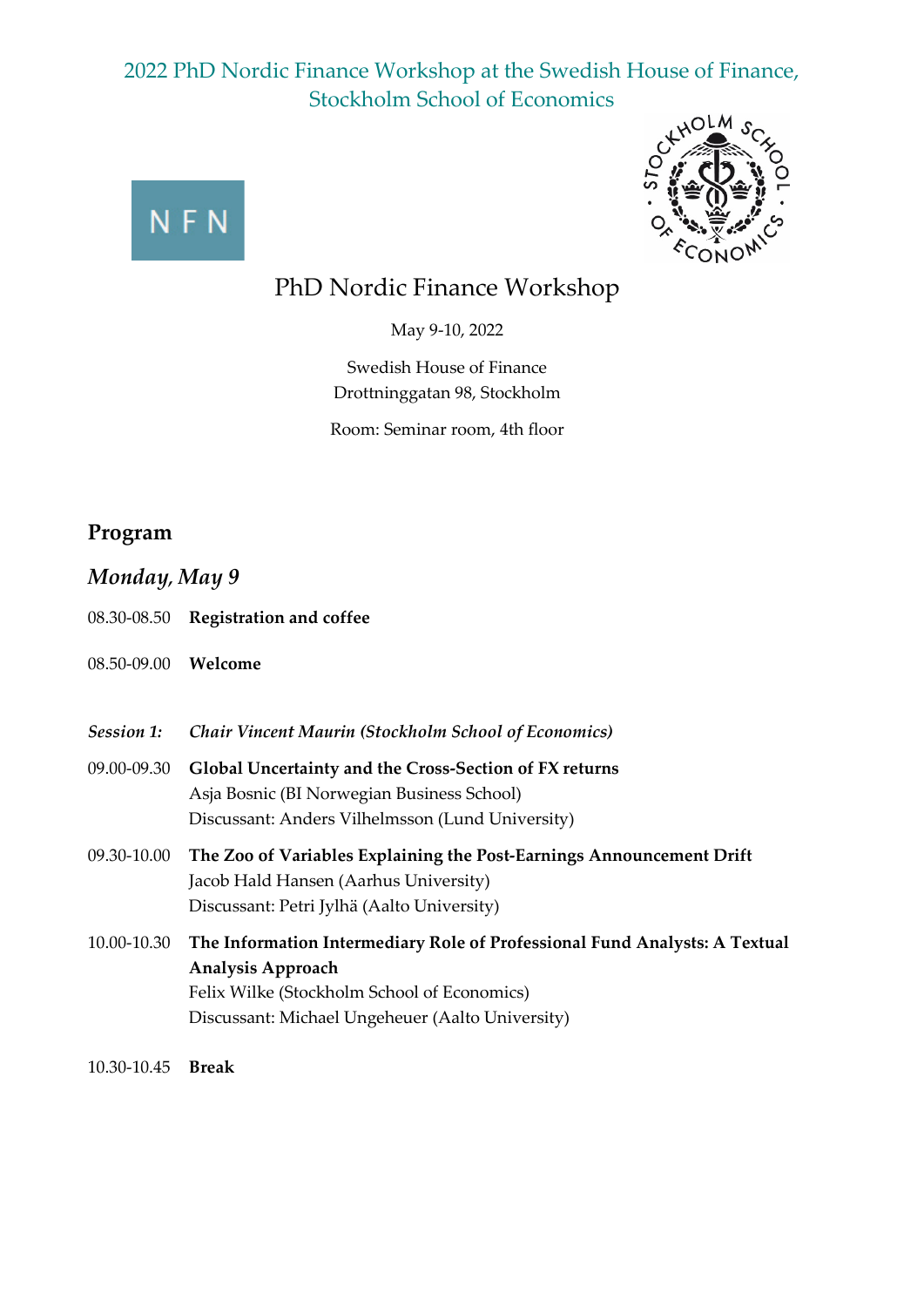- *Session 2: Chair Alvin Chen (Stockholm School of Economics)*
- 10.45-11.15 **Is Flood Risk Priced in Bank Returns?** Valentin Schubert (Stockholm School of Economics) Discussant: Yingjie Qi (Copenhagen Business School)
- 11.15-11.45 **Does Entrepreneur Divorce Affect Firm Performance: Evidence from Norway** Jing Lan (Norwegian School of Economics) Discussant: Olga Balakina (Aarhus University)
- 11.45-12.15 **Local Innovation Spillovers of IPOs** Mustafa Bulut (Stockholm School of Economics) Discussant: Ye Zhang (Stockholm School of Economics)
- 12.15-14.00 **Lunch**
- 12.15-14.00 **NFN Board Meeting (Sharpe, 4th floor)**
- *Session 3: Chair Adrien d'Avernas (Stockholm School of Economics)*
- 14.00-14.30 **Corporate Agility and Monetary Policy Transmission** Sinh Thoi Mai (Hanken School of Economics) Discussant: Abalfazl Zareei (Stockholm Business School)
- 14.30-15.00 **Corporate Bond Market and the FOMC Cycle** Ali Malik (Hanken School of Economics) Discussant: Sonya Zhu (Bank for International Settlements)
- 15.00-15.15 **Coffee break**

| <b>Session 4:</b> | <b>Chair Diogo Mendes</b> (Stockholm School of Economics)                                                                                                              |
|-------------------|------------------------------------------------------------------------------------------------------------------------------------------------------------------------|
| 15.15-15.45       | <b>Comprehensive Evaluation of Wealth Effects on Local Labor Market Outcomes</b><br>Paul Rintamäki (Aalto University)<br>Discussant: Claes Bäckman (Aarhus University) |
|                   | 15.45-16.15 Longevity Risk and the Equity Market<br>Nicolai Søgaard Laursen (Copenhagen Business School)<br>Discussant: Andreas Johansson (Lund University)            |

16.15-16.30 **Break**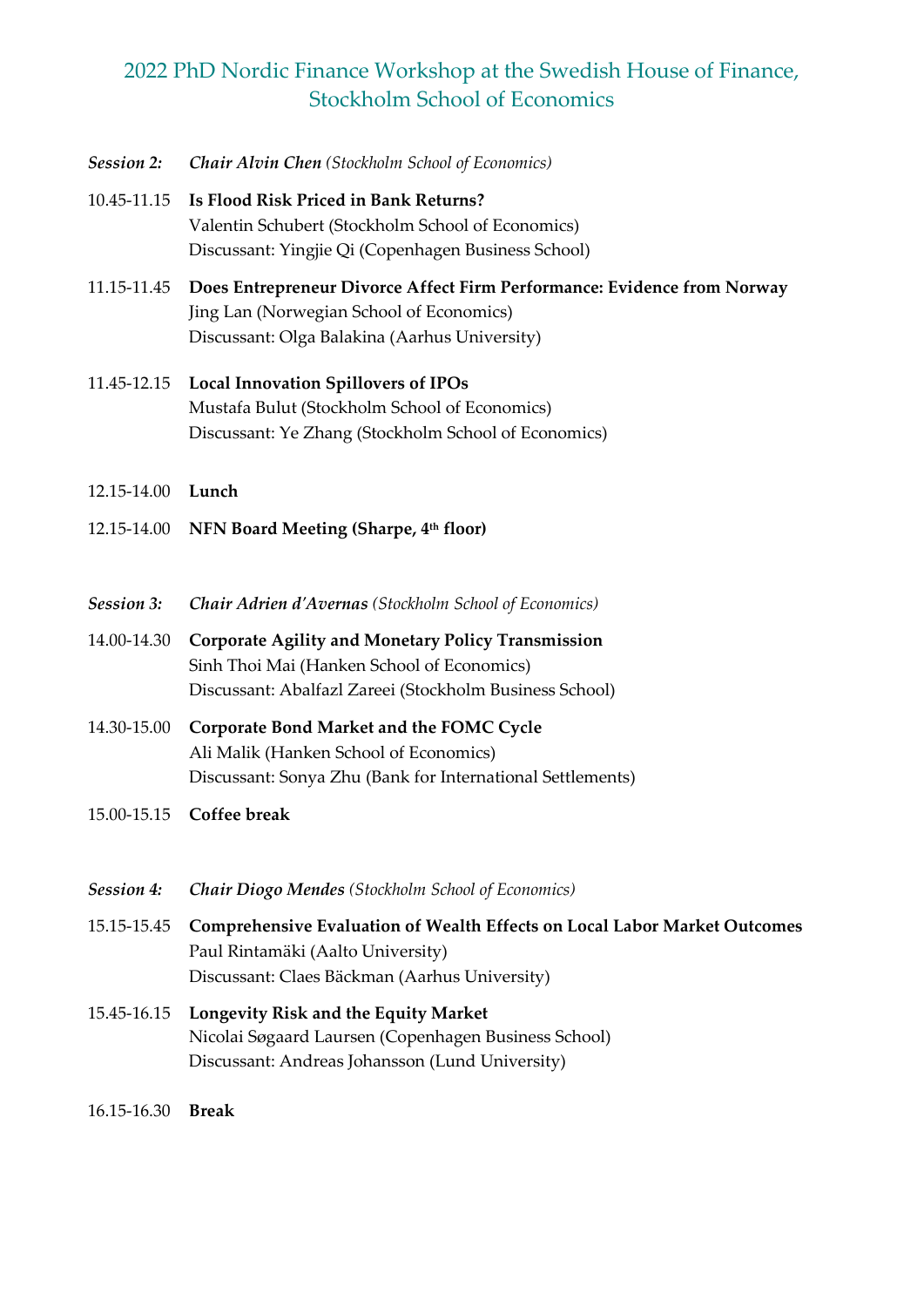| 16.30-17.30 | Keynote                                                                                               |
|-------------|-------------------------------------------------------------------------------------------------------|
|             | Sentiment and Speculation in a Market with Heterogeneous Beliefs                                      |
|             | Professor Ian Martin (London School of Economics)                                                     |
| 19.00       | <b>Welcome drinks</b> are served in the Hotel's conference lounge on floor 2 at Clarion<br>Hotel Sign |
| 19:30       | Workshop Dinner at Kitchen & Table Norrmalm, Clarion Hotel Sign<br>Address: Östra Järnvägsgatan 35    |

# *Tuesday, May 10*

| 08.30-9.00  | <b>Registration and coffee</b>                                                                                                                                                                |
|-------------|-----------------------------------------------------------------------------------------------------------------------------------------------------------------------------------------------|
| Session 5:  | <b>Chair Marcus Opp</b> (Stockholm School of Economics)                                                                                                                                       |
| 09.00-09.30 | Polluters are Short-Lived: Climate Risk and the Timing of Cash Flows<br>Maximilian Fuchs (Copenhagen Business School)<br>Discussant: Jan Starmans (Stockholm School of Economics)             |
| 09.30-10.00 | Greenifying Europe: A Study of Stock Returns and Carbon Emissions<br>Karoline Palmer (BI Norwegian Business School)<br>Discussant: Christian Thomman (Swedish House of Finance)               |
| 10.00-10.30 | Diversification at Work: Evidence from Employee Stock Options<br>Matteo Vacca (Aalto University)<br>Discussant: Daniel Bias (Swedish House of Finance)                                        |
| 10.30-10.45 | <b>Break</b>                                                                                                                                                                                  |
| Session 6:  | Chair Olga Obizhaeva (Stockholm School of Economics)                                                                                                                                          |
| 10.45-11.15 | Hedge Funds, Prime Brokers, and Corporate Bond Offerings<br>Diego Bonelli (Norwegian School of Economics)<br>Discussant: Ran Xing (Stockholm Business School)                                 |
| 11.15-11.45 | Unintended Consequences of Regulation in the U.S. Corporate Bond Market<br>Martin Waibel (Stockholm School of Economics)<br>Discussant: Karamfil Todorov (Bank for International Settlements) |
| 11.45-12.15 | <b>Global Fixed Income Prices and Funding Currency</b><br>Juuso Nissinen (Aalto University)                                                                                                   |

Discussant: Paul Ehling (BI Norwegian Business School)